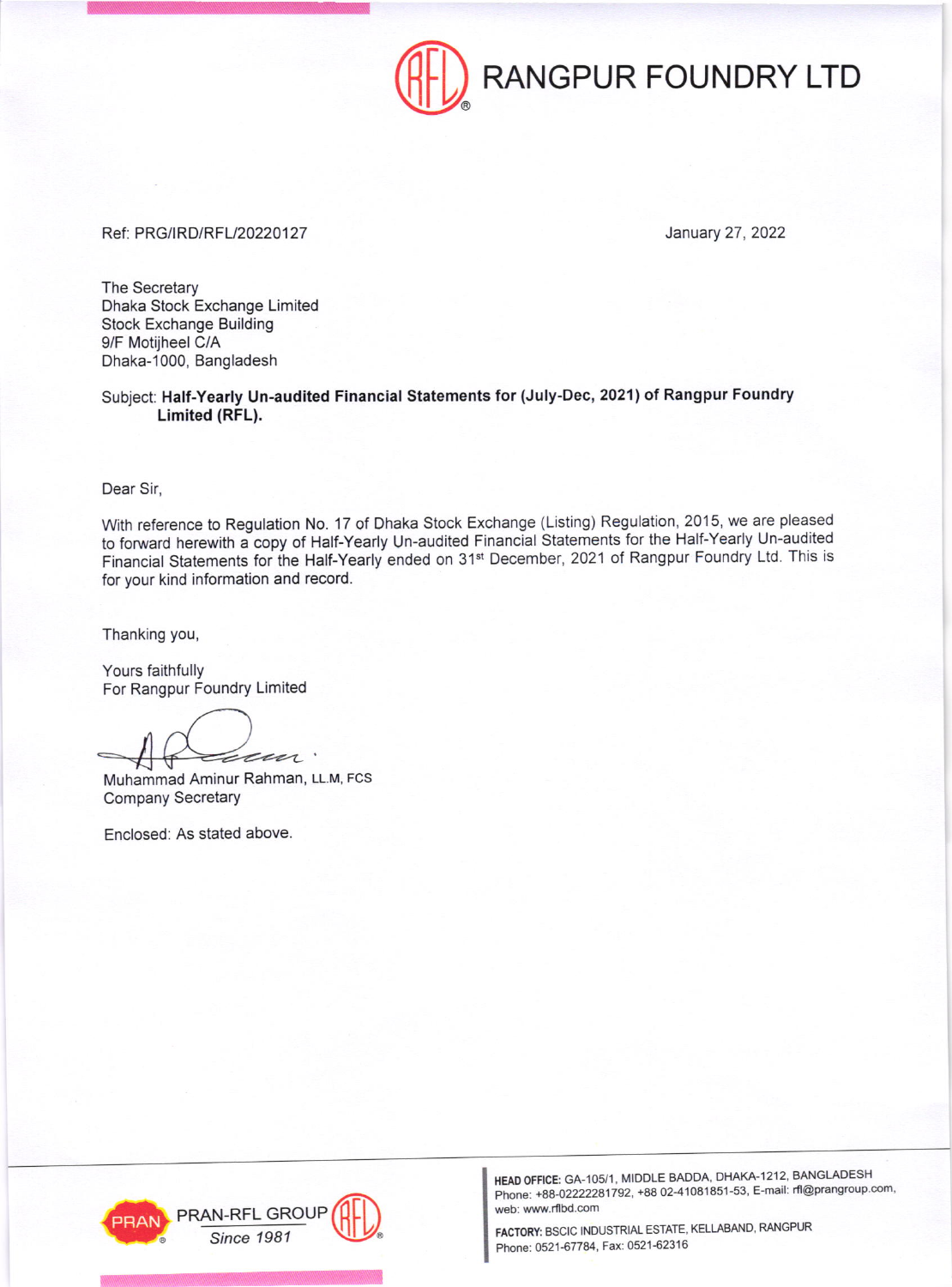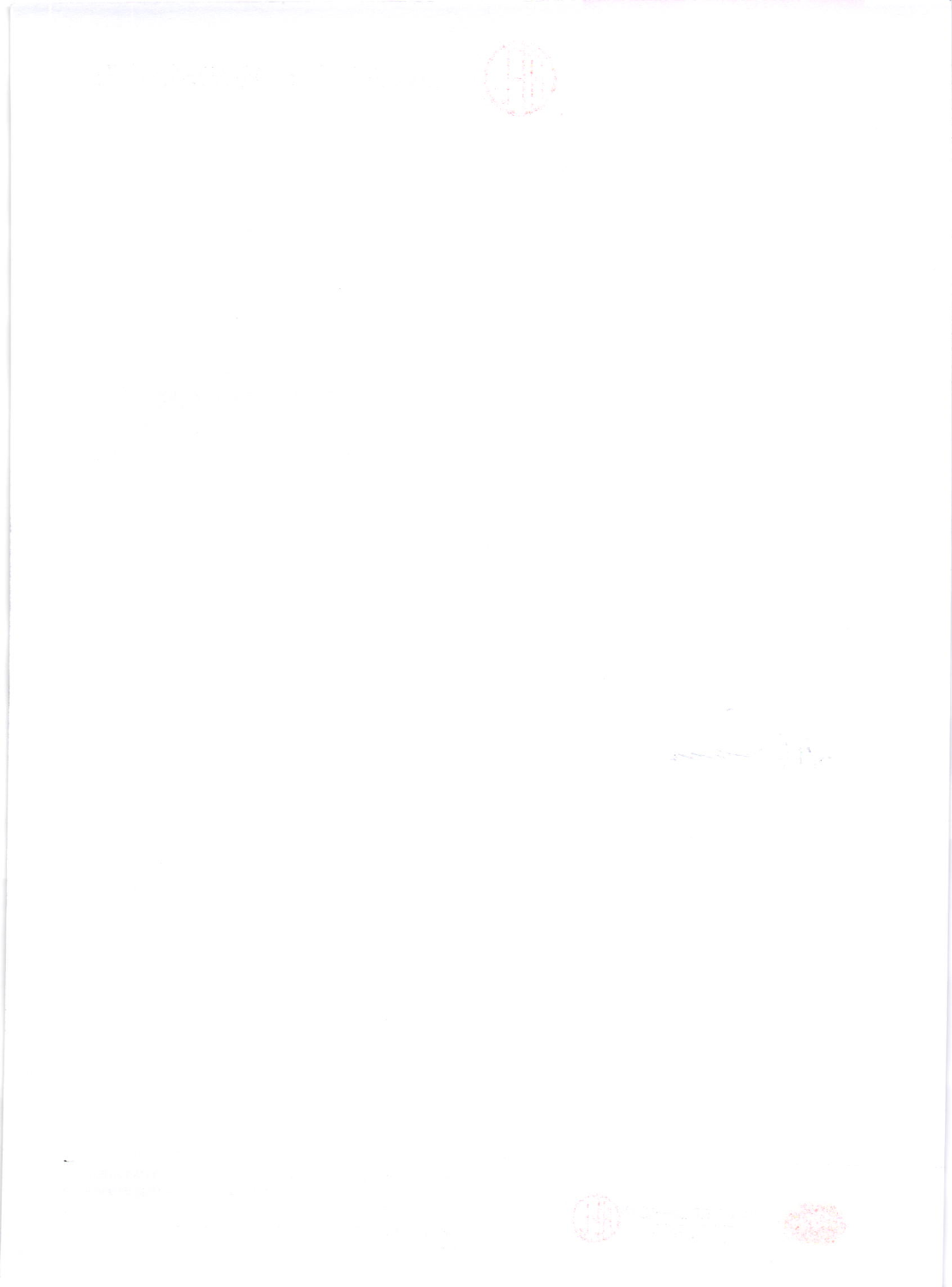

## Ref: PRG/IRD/RFL/2020127 January 27, 2022

Managing Director Chittagong Stock Exchange Limited CSE Building, 1080 SK Mujib Road Agrabad, Chittagong

Subject: Half-Yearly Un-audited Financial Statements for (July-Dec, 2021) of Rangpur Foundry Limited (RFL).

Dear Sir,

With reference to Regulation No. 17 of Dhaka Stock Exchange (Listing) Regulation, 2015, we are pleased to forward herewith a copy of Half-Yearly Un-audited Financial Statements for the Half-Yearly Un-audited Financial Statements for the Half-Yearly ended on 31<sup>st</sup> December, 2021 of Rangpur Foundry Ltd. This is for your kind information and record.

Thanking you,

Yours faithfully For Rangpur Foundry Limited

ran

Muhammad Aminur Rahman, LL.M, Fcs Company Secretary

Enclosed: As stated above.





HEAD OFFICE: GA-105/1, MIDDLE BADDA, DHAKA-1212, BANGLADESH Phone: +88-02222281792, +88 02-41081851-53, E-mail: rfl@prangroup.com, web: www.rflbd.com

Since 1981 **CILICA** FACTORY: BSCIC INDUSTRIAL ESTATE, KELLABAND, RANGPUR<br>Phone: 0521-67784, Fax: 0521-62316